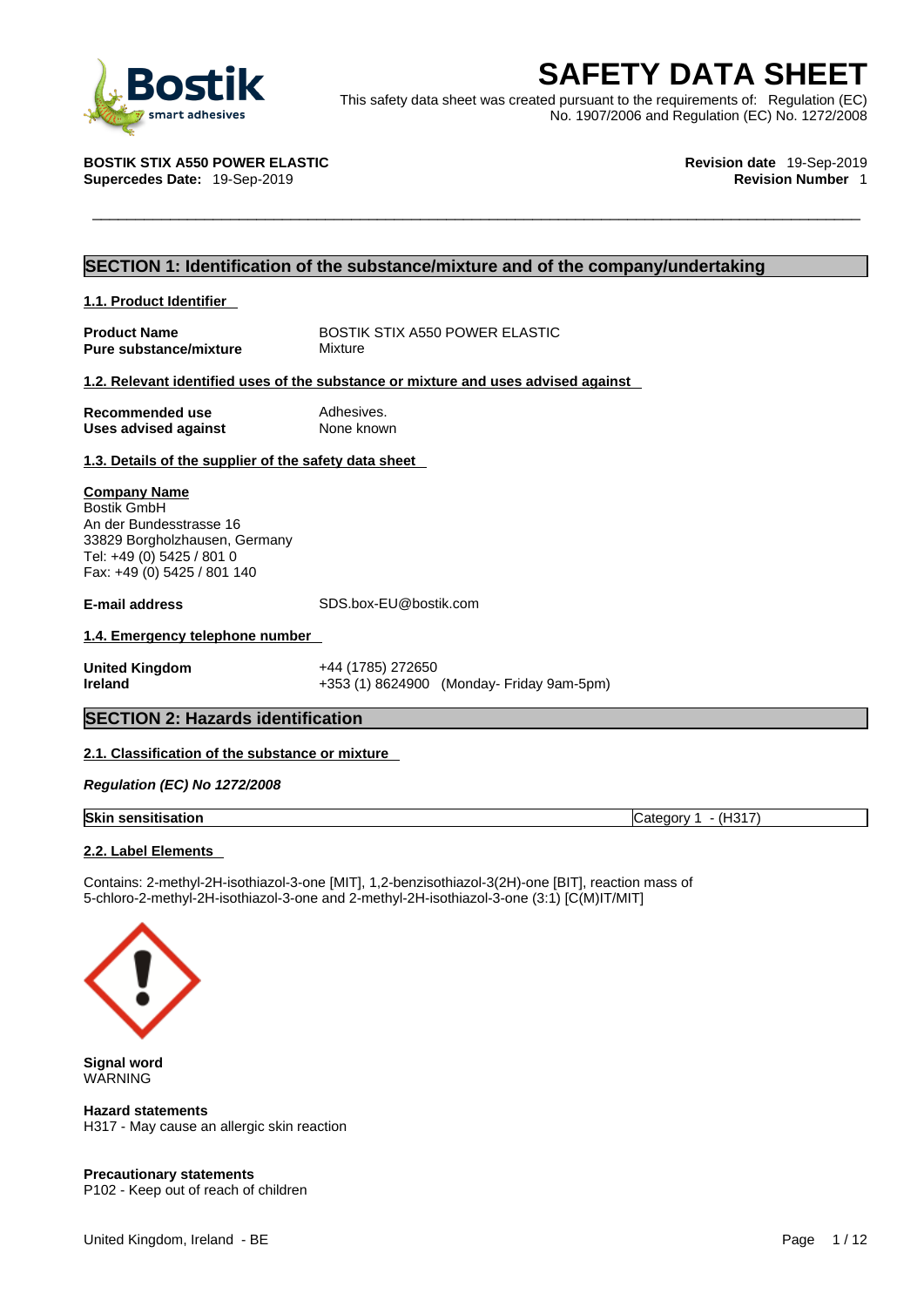\_\_\_\_\_\_\_\_\_\_\_\_\_\_\_\_\_\_\_\_\_\_\_\_\_\_\_\_\_\_\_\_\_\_\_\_\_\_\_\_\_\_\_\_\_\_\_\_\_\_\_\_\_\_\_\_\_\_\_\_\_\_\_\_\_\_\_\_\_\_\_\_\_\_\_\_\_\_\_\_\_\_\_\_\_\_\_\_\_ **BOSTIK STIX A550 POWER ELASTIC Revision date** 19-Sep-2019 **Supercedes Date:** 19-Sep-2019 **Revision Number** 1

### P261 - Avoid breathing vapours/spray

P280 - Wear protective gloves P302 + P352 - IF ON SKIN: Wash with plenty of water and soap P333 + P313 - If skin irritation or rash occurs: Get medical advice/attention P501 - Dispose of contents/ container to an approved waste disposal plant

### **2.3. Other Hazards**

No information available

### **PBT and vPvB assessment**

The components in this formulation do not meet the criteria for classification as PBT or vPvB

### **SECTION 3: Composition/information on ingredients**

### **3.1 Substances**

Mixture

### **3.2 Mixtures**

| <b>Chemical name</b>                   | EC No.    | CAS No.   | Weight-%        | <b>Classification</b><br>according to<br><b>Regulation (EC)</b><br>No. 1272/2008<br>[CLP]                                                                                                                               | <b>Specific</b><br>concentration limit<br>(SCL) | <b>REACH</b><br><b>Registration</b><br><b>Number</b> |
|----------------------------------------|-----------|-----------|-----------------|-------------------------------------------------------------------------------------------------------------------------------------------------------------------------------------------------------------------------|-------------------------------------------------|------------------------------------------------------|
| Zinc oxide                             | 215-222-5 | 1314-13-2 | $0.1 - 1$       | Aquatic Acute 1<br>(H400)<br>Aquatic Chronic<br>1 (H410)                                                                                                                                                                |                                                 | 01-2119463881-<br>32-XXXX                            |
| 1,2-benzisothiazol-3(2H)<br>-one [BIT] | 220-120-9 | 2634-33-5 | $0.01 - 0.05$   | Acute Tox. 4<br>(H302)<br>Skin Irrit. 2<br>(H315)<br>Eye Dam. 1<br>(H318)<br>Skin Sens. 1<br>(H317)<br>Aquatic Acute 1<br>(H400)<br>Acute Tox. 2<br>(H330)<br>Aquatic Chronic<br>2 (H411)<br>(M Factor Acute<br>$=1)$   | Skin Sens. 1::<br>$C = 0.05%$                   | No data available                                    |
| 2-methyl-2H-isothiazol-3<br>-one [MIT] | 220-239-6 | 2682-20-4 | $0.0015 - 0.01$ | Skin Corr. 1B<br>(H314)<br>Eye Dam. 1<br>(H318)<br>Skin Sens. 1A<br>(H317)<br>Acute Tox. 3<br>(H301)<br>Acute Tox. 2<br>(H330)<br>Aquatic Acute 1<br>(H400)<br>Aquatic Chronic<br>2 (H411)<br>(M Factor Acute)<br>$=1)$ | Skin Sens. 1::<br>C>=0.0015%                    | No data available                                    |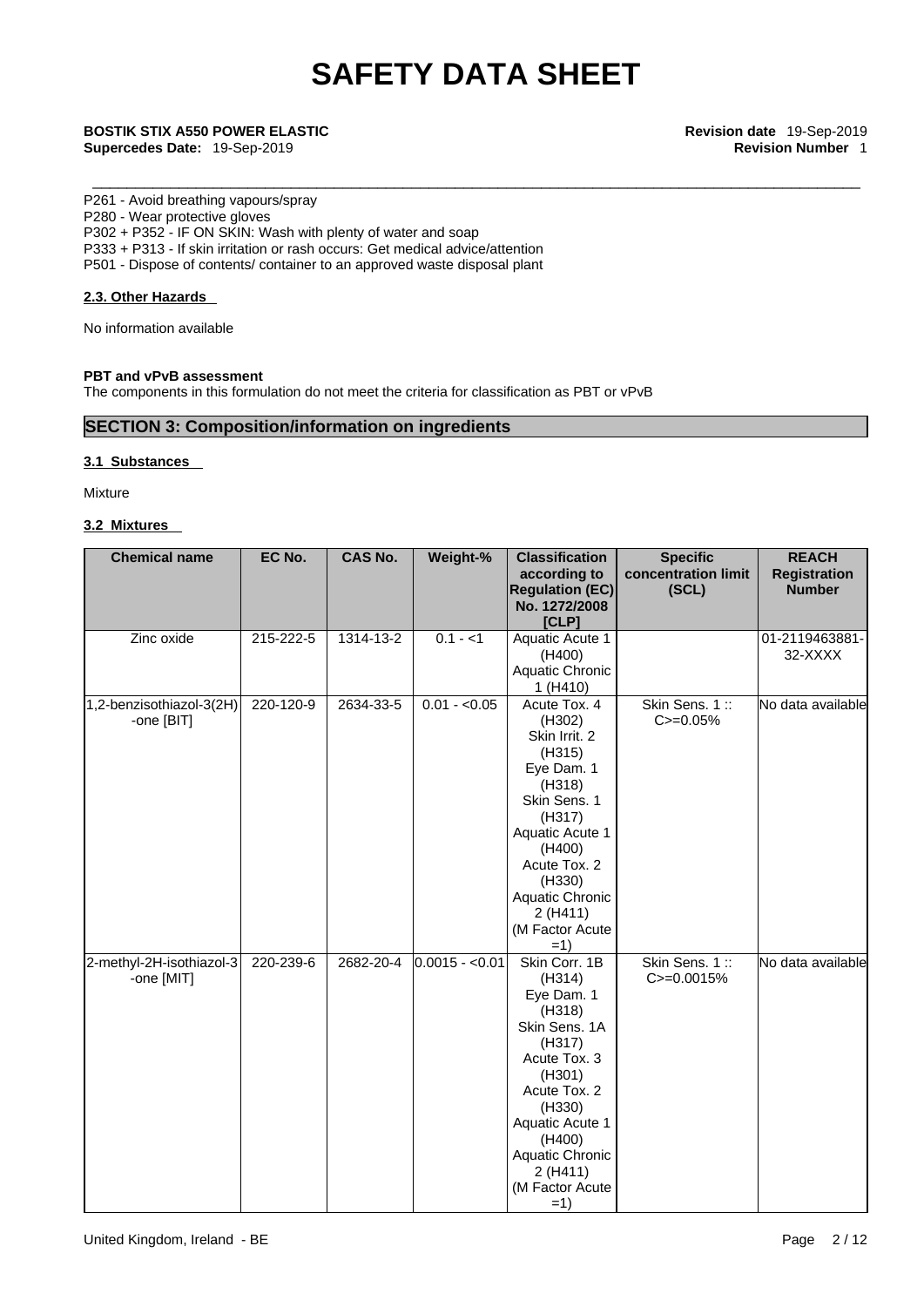## **Supercedes Date:** 19-Sep-2019 **Revision Number** 1

| <b>BOSTIK STIX A550 POWER ELASTIC</b>                                                                                         |           |            | Revision date 19-Sep-2019 |                                                                                                                                                                                                                                                                                         |                                                                                                                                                             |                           |
|-------------------------------------------------------------------------------------------------------------------------------|-----------|------------|---------------------------|-----------------------------------------------------------------------------------------------------------------------------------------------------------------------------------------------------------------------------------------------------------------------------------------|-------------------------------------------------------------------------------------------------------------------------------------------------------------|---------------------------|
| Supercedes Date: 19-Sep-2019                                                                                                  |           |            | <b>Revision Number 1</b>  |                                                                                                                                                                                                                                                                                         |                                                                                                                                                             |                           |
| reaction mass of<br>5-chloro-2-methyl-2H-iso<br>thiazol-3-one and<br>2-methyl-2H-isothiazol-3<br>-one $(3:1)$ $[C(M)$ IT/MIT] | 611-341-5 | 55965-84-9 | < 0.0015                  | Acute Tox. 3<br>(H301)<br>Acute Tox. 2<br>(H310)<br>Acute Tox. 2<br>(H330)<br>Skin Corr. 1B<br>(H314)<br>Eye Dam. 1<br>(H318)<br>Skin Sens. 1A<br>(H317)<br><b>Aquatic Acute 1</b><br>(H400)<br>Aquatic Chronic<br>1 (H410)<br>$M$ Factor Acute =<br>100<br>M Factor Chronic<br>$= 100$ | Eye Irrit. $2::$<br>$0.06\% < = C < 0.6\%$<br>Skin Corr. 1B:<br>$C = 0.6%$<br>Skin Irrit. $2::$<br>$0.06\% < = C < 0.6\%$<br>Skin Sens. 1:<br>$C = 0.0015%$ | 01-2120764691-<br>48-XXXX |

### **Full text of H- and EUH-phrases: see section 16**

**SECTION 4: First aid measures** 

Note:  $\wedge$  indicates not classified, however, the substance is listed in section 3 as it has an OEL

This product does not contain candidate substances of very high concern at a concentration >=0.1% (Regulation (EC) No. 1907/2006 (REACH), Article 59)

| SEU I IUN 4. FII SI dIU IIIE ASUI ES    |                                                                                                                                                                                                          |
|-----------------------------------------|----------------------------------------------------------------------------------------------------------------------------------------------------------------------------------------------------------|
| 4.1. Description of first aid measures  |                                                                                                                                                                                                          |
| <b>General advice</b>                   | If medical advice is needed, have product container or label at hand.                                                                                                                                    |
| <b>Inhalation</b>                       | Remove to fresh air. If symptoms persist, call a doctor.                                                                                                                                                 |
| Eye contact                             | Immediately flush with plenty of water. After initial flushing, remove any contact lenses<br>and continue flushing for at least 15 minutes. If eye irritation persists: Get medical<br>advice/attention. |
| <b>Skin contact</b>                     | Wash skin with soap and water. In the case of skin irritation or allergic reactions see a<br>doctor.                                                                                                     |
| Ingestion                               | Do NOT induce vomiting. Rinse mouth thoroughly with water. Never give anything by<br>mouth to an unconscious person. Call a doctor or poison control centre immediately.                                 |
|                                         | 4.2. Most important symptoms and effects, both acute and delayed                                                                                                                                         |
| <b>Symptoms</b>                         | No information available.                                                                                                                                                                                |
|                                         | 4.3. Indication of any immediate medical attention and special treatment needed                                                                                                                          |
| Note to doctors                         | Treat symptomatically.                                                                                                                                                                                   |
|                                         |                                                                                                                                                                                                          |
| <b>SECTION 5: Firefighting measures</b> |                                                                                                                                                                                                          |
| 5.1. Extinguishing media                |                                                                                                                                                                                                          |
| Suitable extinguishing media            | Water spray, carbon dioxide (CO2), dry chemical, alcohol-resistant foam.                                                                                                                                 |
|                                         |                                                                                                                                                                                                          |

**Unsuitable extinguishing media** Full water jet. Do not scatter spilled material with high pressure water streams.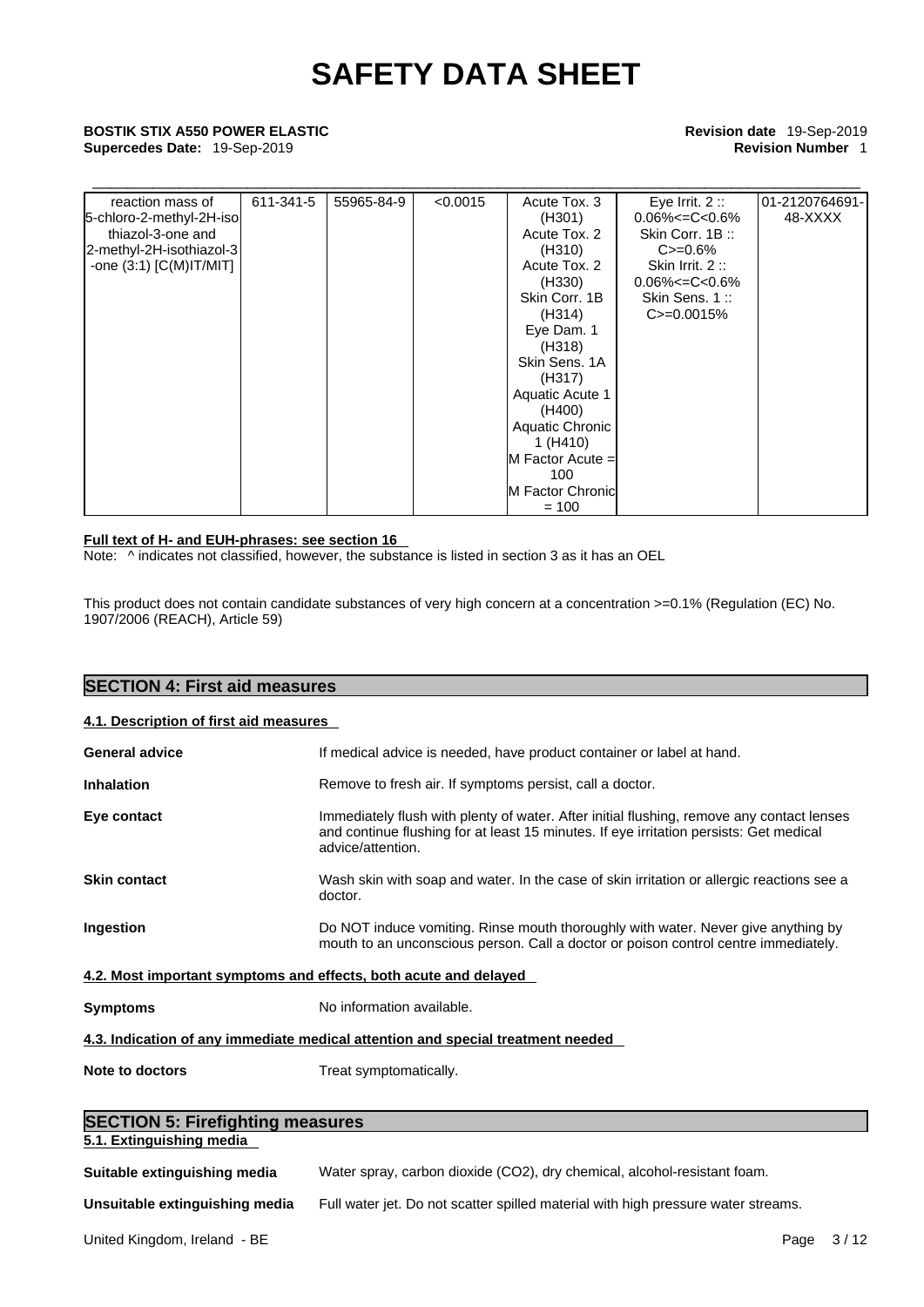| 5.2. Special hazards arising from the substance or mixture        |                                                                                                                                                                                                                      |
|-------------------------------------------------------------------|----------------------------------------------------------------------------------------------------------------------------------------------------------------------------------------------------------------------|
| Specific hazards arising from the<br>chemical                     | Thermal decomposition can lead to release of irritating and toxic gases and vapours. Do<br>not allow run-off from fire-fighting to enter drains or water courses.                                                    |
| <b>Hazardous combustion products</b>                              | Carbon monoxide. Carbon dioxide (CO2). Hydrocarbons.                                                                                                                                                                 |
| 5.3. Advice for firefighters                                      |                                                                                                                                                                                                                      |
| Special protective equipment for<br>fire-fighters                 | Wear self contained breathing apparatus for fire fighting if necessary.                                                                                                                                              |
| <b>SECTION 6: Accidental release measures</b>                     |                                                                                                                                                                                                                      |
|                                                                   | 6.1. Personal precautions, protective equipment and emergency procedures                                                                                                                                             |
| <b>Personal precautions</b>                                       | Ensure adequate ventilation. Use personal protective equipment as required. Avoid<br>contact with skin, eyes or clothing.                                                                                            |
| <b>Other information</b>                                          | Ventilate the area. Prevent further leakage or spillage if safe to do so.                                                                                                                                            |
| For emergency responders                                          | Use personal protection recommended in Section 8.                                                                                                                                                                    |
| 6.2. Environmental precautions                                    |                                                                                                                                                                                                                      |
| <b>Environmental precautions</b>                                  | Prevent product from entering drains. Do not allow to enter into soil/subsoil.                                                                                                                                       |
| 6.3. Methods and material for containment and cleaning up         |                                                                                                                                                                                                                      |
| <b>Methods for containment</b>                                    | Use a non-combustible material like vermiculite, sand or earth to soak up the product<br>and place into a container for later disposal.                                                                              |
| Methods for cleaning up                                           | Take up mechanically, placing in appropriate containers for disposal.                                                                                                                                                |
| 6.4. Reference to other sections                                  |                                                                                                                                                                                                                      |
| <b>Reference to other sections</b>                                | See section 8 for more information. See section 13 for more information.                                                                                                                                             |
| <b>SECTION 7: Handling and storage</b>                            |                                                                                                                                                                                                                      |
| 7.1. Precautions for safe handling                                |                                                                                                                                                                                                                      |
| Advice on safe handling                                           | Ensure adequate ventilation. Use personal protective equipment as required. Avoid<br>contact with skin, eyes or clothing.                                                                                            |
| <b>General hygiene considerations</b>                             | Keep away from food, drink and animal feedingstuffs. Do not eat, drink or smoke when<br>using this product. Wash hands before breaks and after work. Take off all contaminated<br>clothing and wash it before reuse. |
| 7.2. Conditions for safe storage, including any incompatibilities |                                                                                                                                                                                                                      |
| <b>Storage Conditions</b>                                         | Keep from freezing. Keep at temperatures between 10 and 35 °C.                                                                                                                                                       |
| 7.2. Concific and usale)                                          |                                                                                                                                                                                                                      |

**7.3. Specific end use(s)** 

**Specific Use(s)** Adhesives.

**Risk Management Methods (RMM)** The information required is contained in this Safety Data Sheet.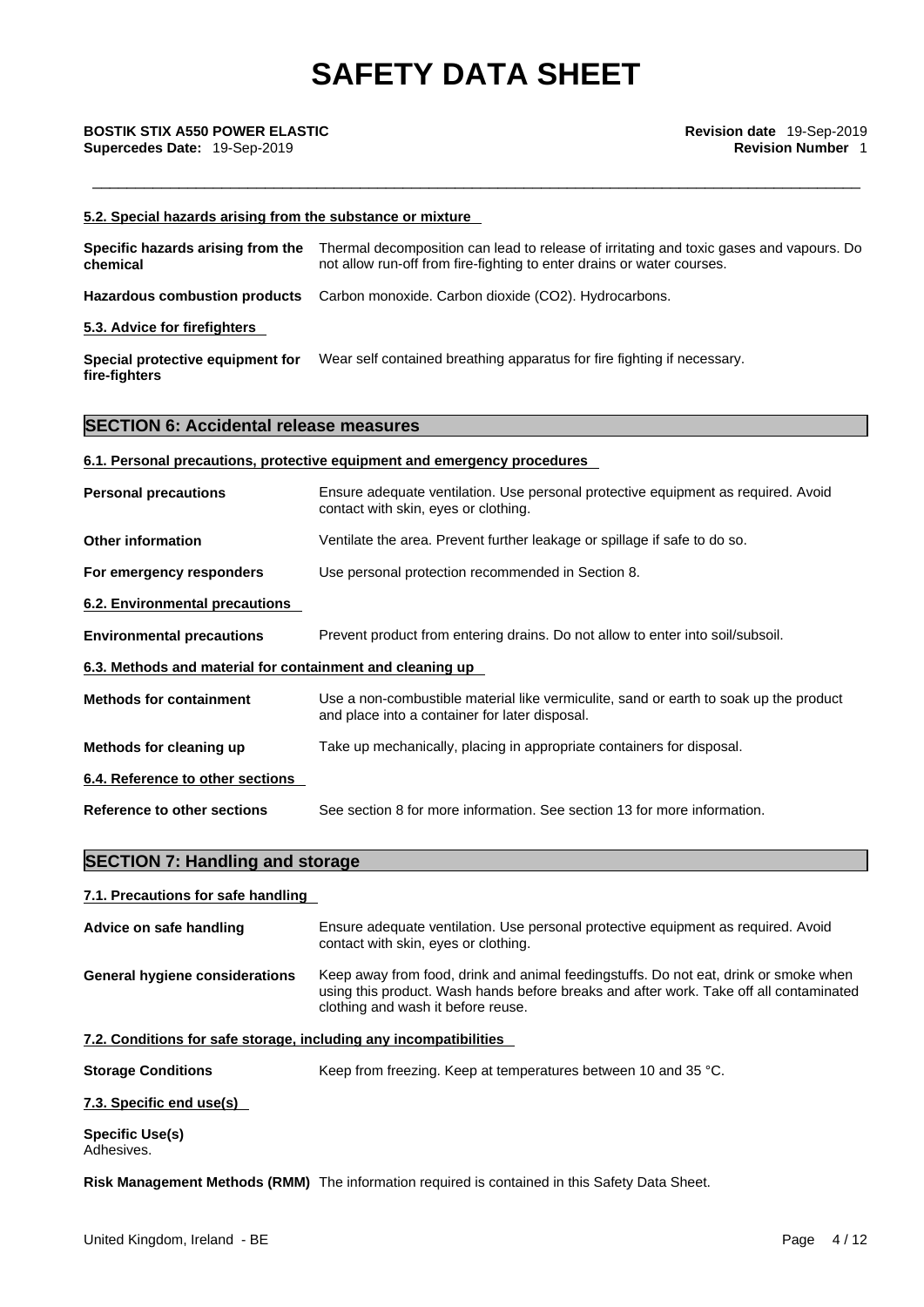## \_\_\_\_\_\_\_\_\_\_\_\_\_\_\_\_\_\_\_\_\_\_\_\_\_\_\_\_\_\_\_\_\_\_\_\_\_\_\_\_\_\_\_\_\_\_\_\_\_\_\_\_\_\_\_\_\_\_\_\_\_\_\_\_\_\_\_\_\_\_\_\_\_\_\_\_\_\_\_\_\_\_\_\_\_\_\_\_\_ **BOSTIK STIX A550 POWER ELASTIC Revision date** 19-Sep-2019 **Supercedes Date:** 19-Sep-2019 **Revision Number** 1

**Other information Observe technical data sheet.** 

### **SECTION 8: Exposure controls/Personal protection**

### **8.1. Control parameters**

**Exposure Limits** This product, as supplied, does not contain any hazardous materials with occupational exposure limits established by the region specific regulatory bodies

| <b>Chemical name</b>   | <b>European Union</b>     | <b>Ireland</b>                                                                                                | <b>United Kingdom</b>                                                                                          |
|------------------------|---------------------------|---------------------------------------------------------------------------------------------------------------|----------------------------------------------------------------------------------------------------------------|
| Quartz<br>14808-60-7   | TWA: $0.1 \text{ mg/m}^3$ | TWA: $0.1 \text{ mg/m}^3$                                                                                     | TWA: $0.1 \text{ mg/m}^3$                                                                                      |
| Limestone<br>1317-65-3 |                           | TWA: $10 \text{ mg/m}^3$<br>TWA: $4 \text{ mg/m}^3$<br>STEL: $30 \text{ mg/m}^3$<br>STEL: $12 \text{ mg/m}^3$ | TWA: $10 \text{ mg/m}^3$<br>TWA: 4 mg/m <sup>3</sup><br>STEL: $30 \text{ mg/m}^3$<br>STEL: $12 \text{ mg/m}^3$ |

**Derived No Effect Level (DNEL)** No information available

| <b>Derived No Effect Level (DNEL)</b> |                                          |
|---------------------------------------|------------------------------------------|
| Zinc oxide (1314-13-2)                |                                          |
| Type                                  | worker Long term Systemic health effects |
| Exposure route                        | Inhalation                               |
| Derived No Effect Level (DNEL)        | $5 \text{ mg/m}^3$                       |
|                                       |                                          |
| <b>Type</b>                           | worker Long term Local health effects    |
| Exposure route                        | Inhalation                               |
| Derived No Effect Level (DNEL)        | $0.5 \text{ mg/m}^3$                     |
|                                       |                                          |
| <b>Type</b>                           | worker Long term Systemic health effects |
| Exposure route                        | IDermal                                  |
| Derived No Effect Level (DNEL)        | 83 mg/kg bw/d                            |

| <b>Derived No Effect Level (DNEL)</b> |                                            |
|---------------------------------------|--------------------------------------------|
| Zinc oxide (1314-13-2)                |                                            |
| Type                                  | Consumer Long term Systemic health effects |
| Exposure route                        | Inhalation                                 |
| Derived No Effect Level (DNEL)        | $2.5 \text{ mg/m}^3$                       |
|                                       |                                            |
| <b>Type</b>                           | Consumer Long term Systemic health effects |
| Exposure route                        | Dermal                                     |
| Derived No Effect Level (DNEL)        | 83 mg/kg bw/d                              |
|                                       |                                            |
| <b>Type</b>                           | Consumer Long term Systemic health effects |
| Exposure route                        | lOral                                      |
| Derived No Effect Level (DNEL)        | $0.83$ mg/kg bw/d                          |

### **Predicted No Effect Concentration** No information available. **(PNEC)**

| <b>Predicted No Effect Concentration (PNEC)</b> |                                          |  |  |  |
|-------------------------------------------------|------------------------------------------|--|--|--|
| Zinc oxide (1314-13-2)                          |                                          |  |  |  |
| Environmental compartment                       | Predicted No Effect Concentration (PNEC) |  |  |  |
| Freshwater                                      | $0.0206$ ma/l                            |  |  |  |
| Marine water                                    | $0.0061$ ma/l                            |  |  |  |
| Freshwater sediment                             | 235.6 mg/kg dry weight                   |  |  |  |
| Marine sediment                                 | 113 mg/kg dry weight                     |  |  |  |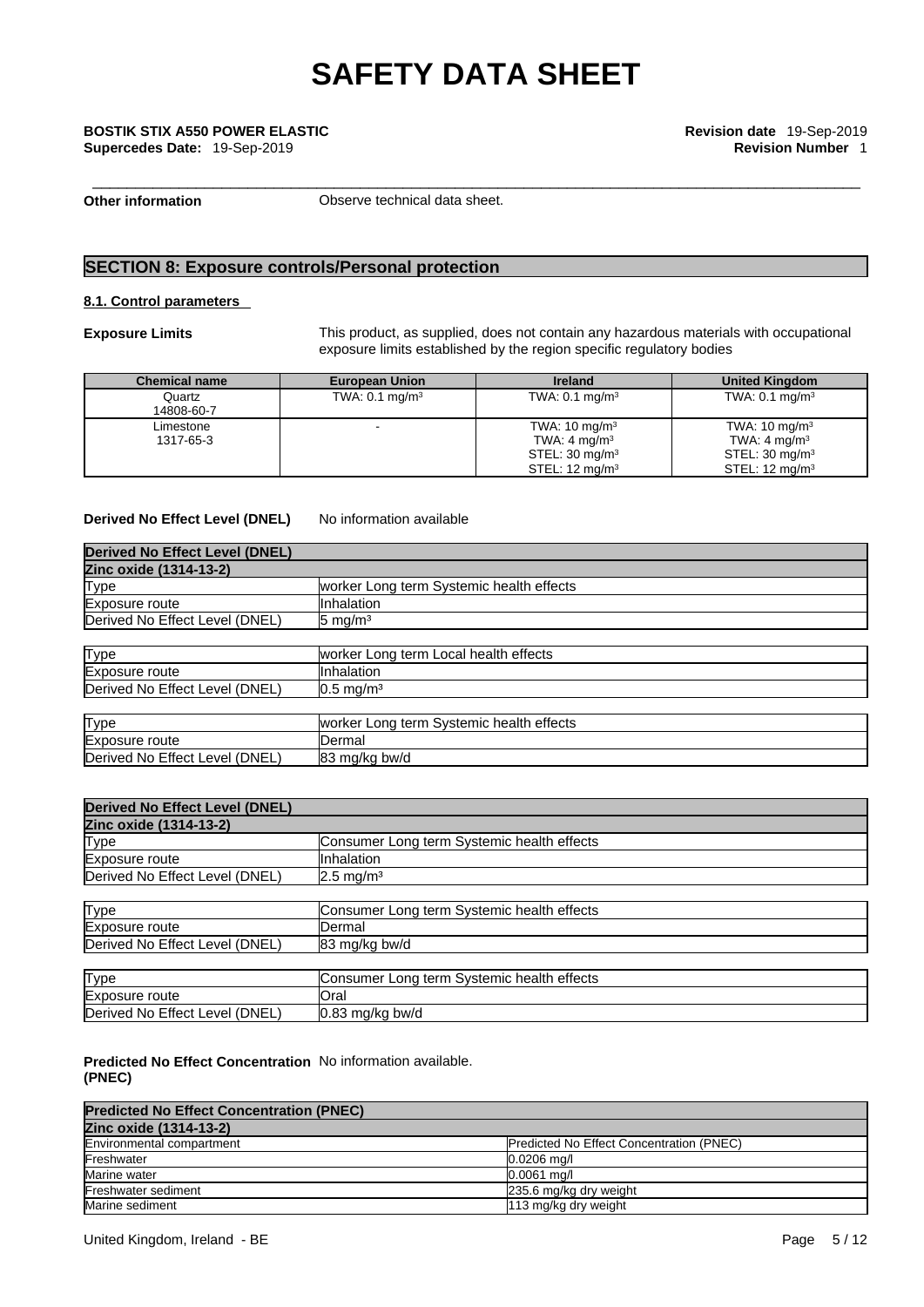**Supercedes Date: 19-Sep-2019** 

| Soil                                                      | 106.8 mg/kg dry weight                                                                                                                                                                                                                                                                                                                                                                                                                                                                      |  |
|-----------------------------------------------------------|---------------------------------------------------------------------------------------------------------------------------------------------------------------------------------------------------------------------------------------------------------------------------------------------------------------------------------------------------------------------------------------------------------------------------------------------------------------------------------------------|--|
| Microorganisms in sewage treatment                        | $0.1$ mg/                                                                                                                                                                                                                                                                                                                                                                                                                                                                                   |  |
| 8.2. Exposure controls                                    |                                                                                                                                                                                                                                                                                                                                                                                                                                                                                             |  |
| <b>Engineering controls</b>                               | Ensure adequate ventilation, especially in confined areas. Use with local exhaust<br>ventilation, in the case of spray application.                                                                                                                                                                                                                                                                                                                                                         |  |
| <b>Personal Protective Equipment</b>                      |                                                                                                                                                                                                                                                                                                                                                                                                                                                                                             |  |
| <b>Eye/face protection</b>                                | Wear safety glasses with side shields (or goggles). Avoid contact with eyes. Eye<br>protection must conform to standard EN 166                                                                                                                                                                                                                                                                                                                                                              |  |
| <b>Hand protection</b>                                    | Wear suitable gloves. Gloves must conform to standard EN 374. Recommended Use:.<br>Nitrile rubber. Butyl rubber. Neoprene™. Ensure that the breakthrough time of the glove<br>material is not exceeded. Refer to glove supplier for information on breakthrough time for<br>specific gloves. Gloves should be replaced regularly and if there is any sign of damage<br>to the glove material. The breakthrough time for the mentioned glove material is in<br>general greater than 480 min. |  |
| Skin and body protection<br><b>Respiratory protection</b> | Wear protective gloves and protective clothing. Avoid contact with skin, eyes or clothing.<br>During spraying wear suitable respiratory equipment.                                                                                                                                                                                                                                                                                                                                          |  |
| <b>Environmental exposure controls</b>                    | Do not allow into any sewer, on the ground or into any body of water.                                                                                                                                                                                                                                                                                                                                                                                                                       |  |

### **SECTION 9: Physical and chemical properties**

### **9.1. Information on basic physical and chemical properties**

| <b>Physical state</b><br>Appearance<br>Colour<br>Odour<br><b>Odour threshold</b> | Liquid<br>No information available<br><b>White Beige</b><br><b>Slight Characteristic</b><br>No information available |   |
|----------------------------------------------------------------------------------|----------------------------------------------------------------------------------------------------------------------|---|
| <b>Property</b>                                                                  | <b>Values</b>                                                                                                        | E |
| pН                                                                               | No data available                                                                                                    |   |
| Melting point / freezing point                                                   | 0 °C                                                                                                                 |   |
| Boiling point / boiling range                                                    | 100 °C                                                                                                               |   |
| <b>Flash point</b>                                                               | No data available                                                                                                    |   |
| <b>Evaporation rate</b>                                                          | No data available                                                                                                    |   |
| Flammability (solid, gas)                                                        | No data available                                                                                                    |   |
| <b>Flammability Limit in Air</b>                                                 |                                                                                                                      |   |
| Upper flammability or explosive No data available<br><b>limits</b>               |                                                                                                                      |   |
| Lower flammability or explosive No data available<br>limits                      |                                                                                                                      |   |
| Vapour pressure                                                                  | No data available                                                                                                    |   |
| <b>Vapour density</b>                                                            | No data available                                                                                                    |   |
| <b>Relative density</b>                                                          | 1.3                                                                                                                  |   |
| <b>Water solubility</b>                                                          | Partially soluble                                                                                                    |   |
| Solubility(ies)                                                                  | No data available                                                                                                    |   |
| <b>Partition coefficient</b>                                                     | No data available                                                                                                    |   |
| <b>Autoignition temperature</b>                                                  | No data available                                                                                                    |   |
| <b>Decomposition temperature</b>                                                 | No data available                                                                                                    |   |
| <b>Kinematic viscosity</b>                                                       | No data available                                                                                                    |   |
| <b>Dynamic viscosity</b>                                                         | No data available                                                                                                    |   |
| <b>Explosive properties</b>                                                      | No data available                                                                                                    |   |
| <b>Oxidising properties</b>                                                      | No data available                                                                                                    |   |
| 9.2. Other information                                                           |                                                                                                                      |   |
| Solid content (%)                                                                | No information available                                                                                             |   |
| <b>Softening Point</b>                                                           | No information available                                                                                             |   |
| <b>Molecular weight</b>                                                          | No information available                                                                                             |   |

**Remarks • Method**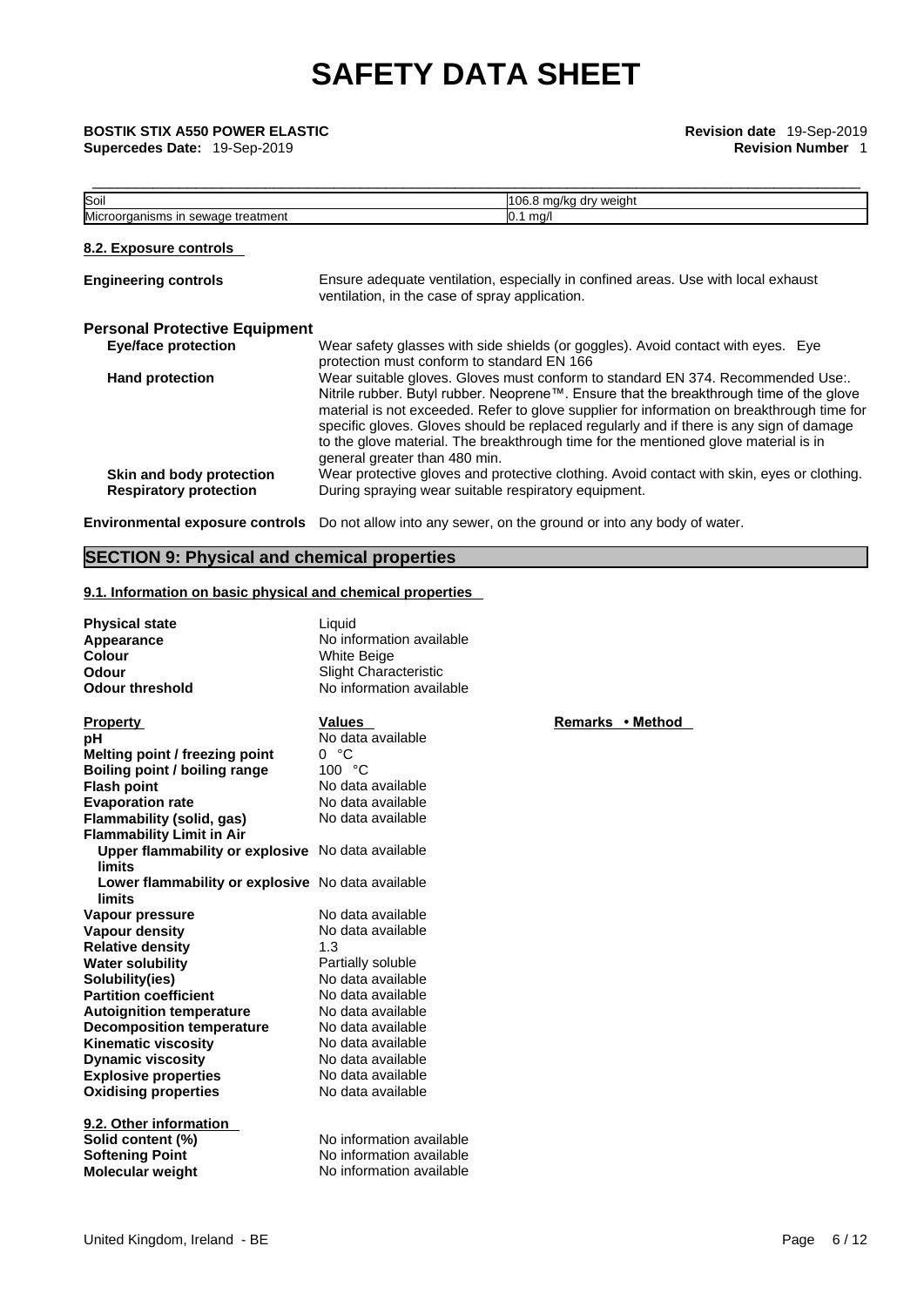\_\_\_\_\_\_\_\_\_\_\_\_\_\_\_\_\_\_\_\_\_\_\_\_\_\_\_\_\_\_\_\_\_\_\_\_\_\_\_\_\_\_\_\_\_\_\_\_\_\_\_\_\_\_\_\_\_\_\_\_\_\_\_\_\_\_\_\_\_\_\_\_\_\_\_\_\_\_\_\_\_\_\_\_\_\_\_\_\_ **BOSTIK STIX A550 POWER ELASTIC Revision date** 19-Sep-2019 **Supercedes Date: 19-Sep-2019** 

| <b>VOC Content (%)</b>                                            | $< 3\%$                                                                        | Swiss ordinance on the Incentive Tax on Volatile<br>Organic Compounds of 12 Nov 1997 |  |  |
|-------------------------------------------------------------------|--------------------------------------------------------------------------------|--------------------------------------------------------------------------------------|--|--|
| <b>Density</b><br><b>Bulk density</b>                             | ca. 1.3 g/cm <sup>3</sup><br>No information available                          |                                                                                      |  |  |
| <b>SECTION 10: Stability and reactivity</b>                       |                                                                                |                                                                                      |  |  |
| 10.1. Reactivity                                                  |                                                                                |                                                                                      |  |  |
| <b>Reactivity</b>                                                 | Not applicable.                                                                |                                                                                      |  |  |
| 10.2. Chemical stability                                          |                                                                                |                                                                                      |  |  |
| <b>Stability</b>                                                  | Stable under normal conditions.                                                |                                                                                      |  |  |
| <b>Explosion Data</b><br>Sensitivity to mechanical                | None.                                                                          |                                                                                      |  |  |
| impact<br>Sensitivity to static discharge None.                   |                                                                                |                                                                                      |  |  |
| 10.3. Possibility of hazardous reactions                          |                                                                                |                                                                                      |  |  |
| Possibility of hazardous reactions None under normal processing.  |                                                                                |                                                                                      |  |  |
| 10.4. Conditions to avoid                                         |                                                                                |                                                                                      |  |  |
| <b>Conditions to avoid</b>                                        | Keep from freezing.                                                            |                                                                                      |  |  |
| 10.5. Incompatible materials                                      |                                                                                |                                                                                      |  |  |
| Incompatible materials                                            | None known based on information supplied.                                      |                                                                                      |  |  |
| 10.6. Hazardous decomposition products                            |                                                                                |                                                                                      |  |  |
| <b>Hazardous decomposition</b><br>products                        | None under normal use conditions. Stable under recommended storage conditions. |                                                                                      |  |  |
| <b>SECTION 11: Toxicological information</b>                      |                                                                                |                                                                                      |  |  |
| 11.1. Information on toxicological effects                        |                                                                                |                                                                                      |  |  |
| Information on likely routes of exposure                          |                                                                                |                                                                                      |  |  |
| <b>Product Information</b>                                        |                                                                                |                                                                                      |  |  |
| <b>Inhalation</b>                                                 | Based on available data, the classification criteria are not met.              |                                                                                      |  |  |
| Eye contact                                                       | Based on available data, the classification criteria are not met.              |                                                                                      |  |  |
| <b>Skin contact</b>                                               | Based on available data, the classification criteria are not met.              |                                                                                      |  |  |
| Ingestion                                                         | Based on available data, the classification criteria are not met.              |                                                                                      |  |  |
|                                                                   | Symptoms related to the physical, chemical and toxicological characteristics   |                                                                                      |  |  |
| <b>Symptoms</b>                                                   | No information available.                                                      |                                                                                      |  |  |
| <b>Numerical measures of toxicity</b><br>No information available |                                                                                |                                                                                      |  |  |
|                                                                   |                                                                                |                                                                                      |  |  |

### **Acute Toxicity**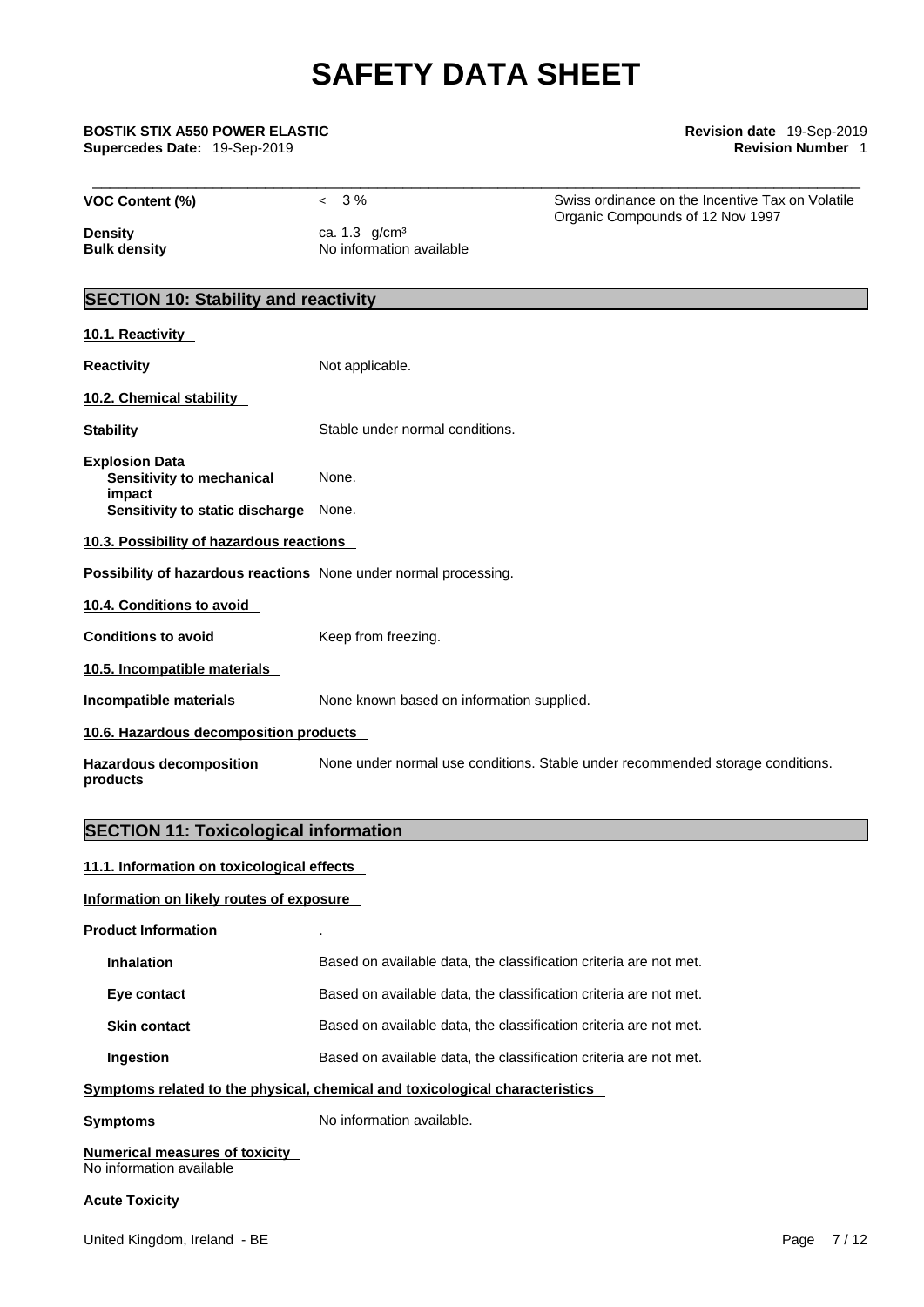### **The following values are calculated based on chapter 3.1 of the GHS document ATEmix** (dermal)

### **Component Information**

| Chemical name                                                                                                                           | Oral LD50                 | Dermal LD50                                     | Inhalation LC50           |
|-----------------------------------------------------------------------------------------------------------------------------------------|---------------------------|-------------------------------------------------|---------------------------|
| Zinc oxide<br>1314-13-2                                                                                                                 | >5000 mg/kg (Rattus)      | LD50 $>$ 2000 mg/Kg (Rattus)<br>(OECD 402)      | $LC50$ (4h) $>5.7$ mg/l   |
| 1,2-benzisothiazol-3(2H)-one<br>[BIT]<br>2634-33-5                                                                                      | $=490$ mg/kg (Rattus)     |                                                 |                           |
| 2-methyl-2H-isothiazol-3-one<br>[MIT]<br>2682-20-4                                                                                      | LD50 = 285 mg/Kg (Rattus) | LD50 >2000 mg/Kg (Rattus)                       | $=0.11$ mg/L (Rattus) 4 h |
| reaction mass of<br>5-chloro-2-methyl-2H-isothiazo<br>I-3-one and<br>2-methyl-2H-isothiazol-3-one<br>$(3:1)$ [C(M)IT/MIT]<br>55965-84-9 | $=$ 53 mg/kg (Rattus)     | $LD50 = 87.12$ mg/kg<br>(Oryctolagus cuniculus) |                           |

**Delayed and immediate effects as well as chronic effects from short and long-term exposure**

| <b>Skin corrosion/irritation</b>         | Based on available data, the classification criteria are not met.                                   |
|------------------------------------------|-----------------------------------------------------------------------------------------------------|
|                                          | Serious eye damage/eye irritation Based on available data, the classification criteria are not met. |
| <b>Respiratory or skin sensitisation</b> | May cause an allergic skin reaction.                                                                |
| Germ cell mutagenicity                   | Based on available data, the classification criteria are not met.                                   |
| Carcinogenicity                          | Based on available data, the classification criteria are not met.                                   |
| <b>Reproductive toxicity</b>             | Based on available data, the classification criteria are not met.                                   |
| <b>STOT - single exposure</b>            | Based on available data, the classification criteria are not met.                                   |
| <b>STOT - repeated exposure</b>          | Based on available data, the classification criteria are not met.                                   |
| <b>Aspiration hazard</b>                 | Based on available data, the classification criteria are not met.                                   |

### **SECTION 12: Ecological information**

### **12.1. Toxicity**

### **Ecotoxicity** .

| Chemical name | Algae/aguatic<br>plants                 | Fish                | Toxicity to<br>Micro-organisms | Crustacea           | M-Factor |
|---------------|-----------------------------------------|---------------------|--------------------------------|---------------------|----------|
| Zinc oxide    | $ LC 50 (72Hr) 0.136  CC50 (96h) = 0.7$ |                     |                                | LC 50 (48Hr) = 0.5  |          |
| 1314-13-2     | mg/L                                    | Img/L (Danio rerio) |                                | mg/l (Ceriodaphnia) |          |
|               |                                         |                     |                                | dubia)              |          |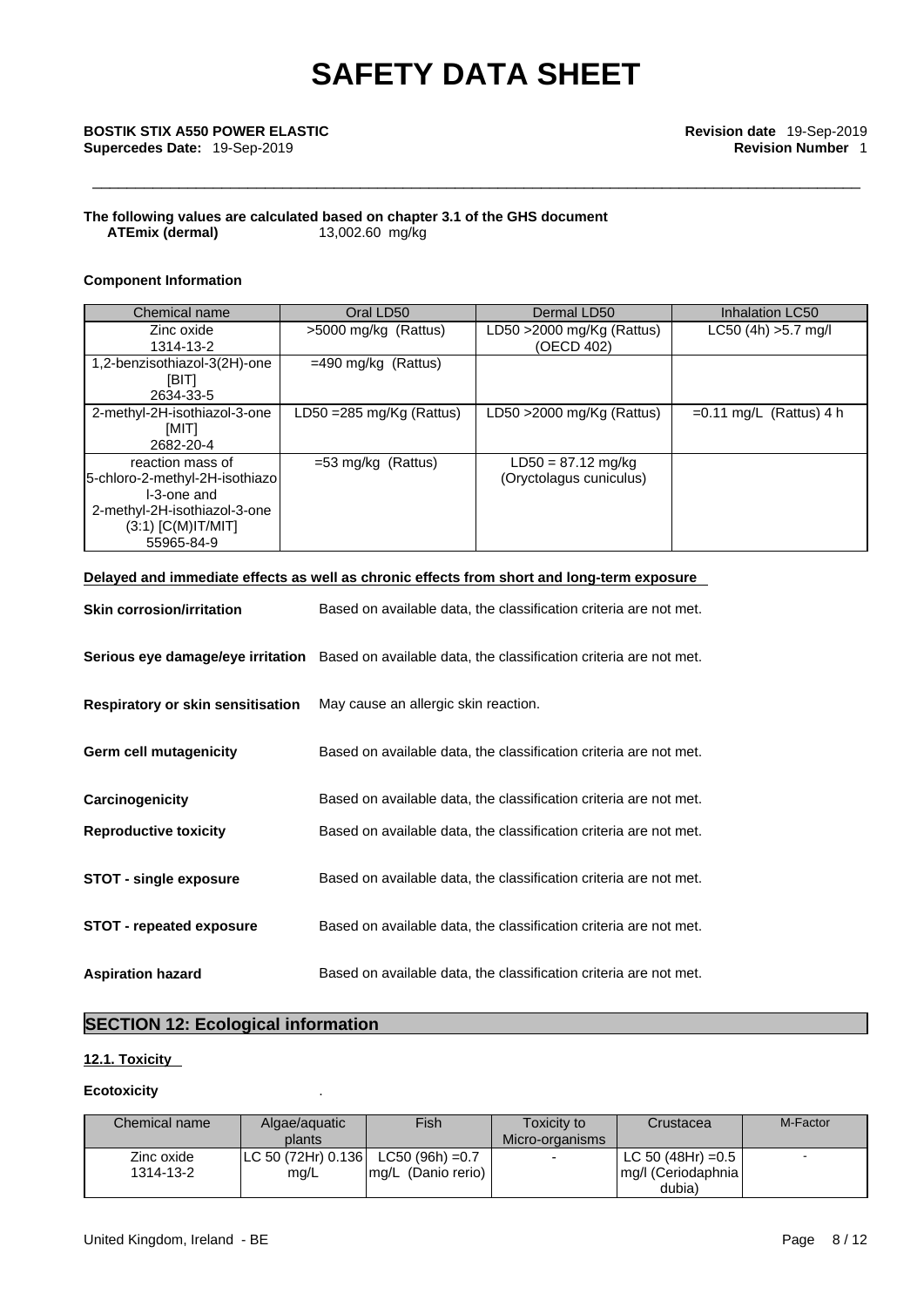# \_\_\_\_\_\_\_\_\_\_\_\_\_\_\_\_\_\_\_\_\_\_\_\_\_\_\_\_\_\_\_\_\_\_\_\_\_\_\_\_\_\_\_\_\_\_\_\_\_\_\_\_\_\_\_\_\_\_\_\_\_\_\_\_\_\_\_\_\_\_\_\_\_\_\_\_\_\_\_\_\_\_\_\_\_\_\_\_\_ **BOSTIK STIX A550 POWER ELASTIC Revision date** 19-Sep-2019

**Supercedes Date:** 19-Sep-2019 **Revision Number** 1

| $ 1,2$ -benzisothiazol-3(2H)  | EC50 3Hr 13mg/l                     |               |                    |  |
|-------------------------------|-------------------------------------|---------------|--------------------|--|
| -one [BIT]                    | (activated sludge)                  |               |                    |  |
| 2634-33-5                     | (OECD 209)                          |               |                    |  |
| reaction mass of              | EC50 (72h) =0.048 EC50 (96h) = 0.22 |               | $EC50 (48h) = 0.1$ |  |
| 5-chloro-2-methyl-2H-isol     | ma/L                                | ma/L          | mg/L (Daphnia      |  |
| thiazol-3-one and             | (Pseudokirchneriell)                | (Oncorhynchus | magna) (OECD       |  |
| 2-methyl-2H-isothiazol-3      | a subcapitata)                      | mykiss) (OECD | <b>202)</b>        |  |
| -one $(3:1)$ [C(M)IT/MIT] $ $ | (OECD 201)                          | 211)          |                    |  |
| 55965-84-9                    |                                     |               |                    |  |

### **12.2. Persistence and degradability**

**Persistence and degradability** No information available.

| <b>Component Information</b>                                             |  |  |                             |  |
|--------------------------------------------------------------------------|--|--|-----------------------------|--|
| Zinc oxide (1314-13-2)                                                   |  |  |                             |  |
| <b>Method</b><br><b>Value</b><br><b>Results</b><br><b>IExposure time</b> |  |  |                             |  |
|                                                                          |  |  | The methods for determining |  |
|                                                                          |  |  | biodegradability are not    |  |
|                                                                          |  |  | applicable to inorganic     |  |
|                                                                          |  |  | <b>Isubstances</b>          |  |

### **reaction mass of 5-chloro-2-methyl-2H-isothiazol-3-one and 2-methyl-2H-isothiazol-3-one (3:1) [C(M)IT/MIT] (55965-84-9)**

**12.3. Bioaccumulative potential** 

**Bioaccumulation** No information available.

| Chemical name                               | <b>Partition coefficient</b> | <b>Bioconcentration factor (BCF)</b> |
|---------------------------------------------|------------------------------|--------------------------------------|
| 1,2-benzisothiazol-3(2H)-one [BIT]          |                              | 6.95                                 |
| 2634-33-5                                   |                              |                                      |
| 2-methyl-2H-isothiazol-3-one [MIT]          | $-0.32$                      | 3.16                                 |
| 2682-20-4                                   |                              |                                      |
| reaction mass of                            |                              | 3.6                                  |
| [5-chloro-2-methyl-2H-isothiazol-3-one and] |                              |                                      |
| 2-methyl-2H-isothiazol-3-one (3:1)          |                              |                                      |
| $[C(M)$ IT/MIT]                             |                              |                                      |
| 55965-84-9                                  |                              |                                      |

### **12.4. Mobility in soil**

**Mobility in soil** No information available.

### **12.5. Results of PBT and vPvB assessment**

### **PBT** and **vPvB** assessment No information available.

| Chemical name                                                                                                               | PBT and vPvB assessment         |
|-----------------------------------------------------------------------------------------------------------------------------|---------------------------------|
| Zinc oxide                                                                                                                  | The substance is not PBT / vPvB |
| 1314-13-2                                                                                                                   | PBT assessment does not apply   |
| 1,2-benzisothiazol-3(2H)-one [BIT]<br>2634-33-5                                                                             | The substance is not PBT / vPvB |
| 2-methyl-2H-isothiazol-3-one [MIT]<br>2682-20-4                                                                             | The substance is not PBT / vPvB |
| reaction mass of 5-chloro-2-methyl-2H-isothiazol-3-one and<br>2-methyl-2H-isothiazol-3-one (3:1) [C(M)IT/MIT]<br>55965-84-9 | The substance is not PBT / vPvB |

### **12.6. Other adverse effects**

**Other adverse effects** No information available.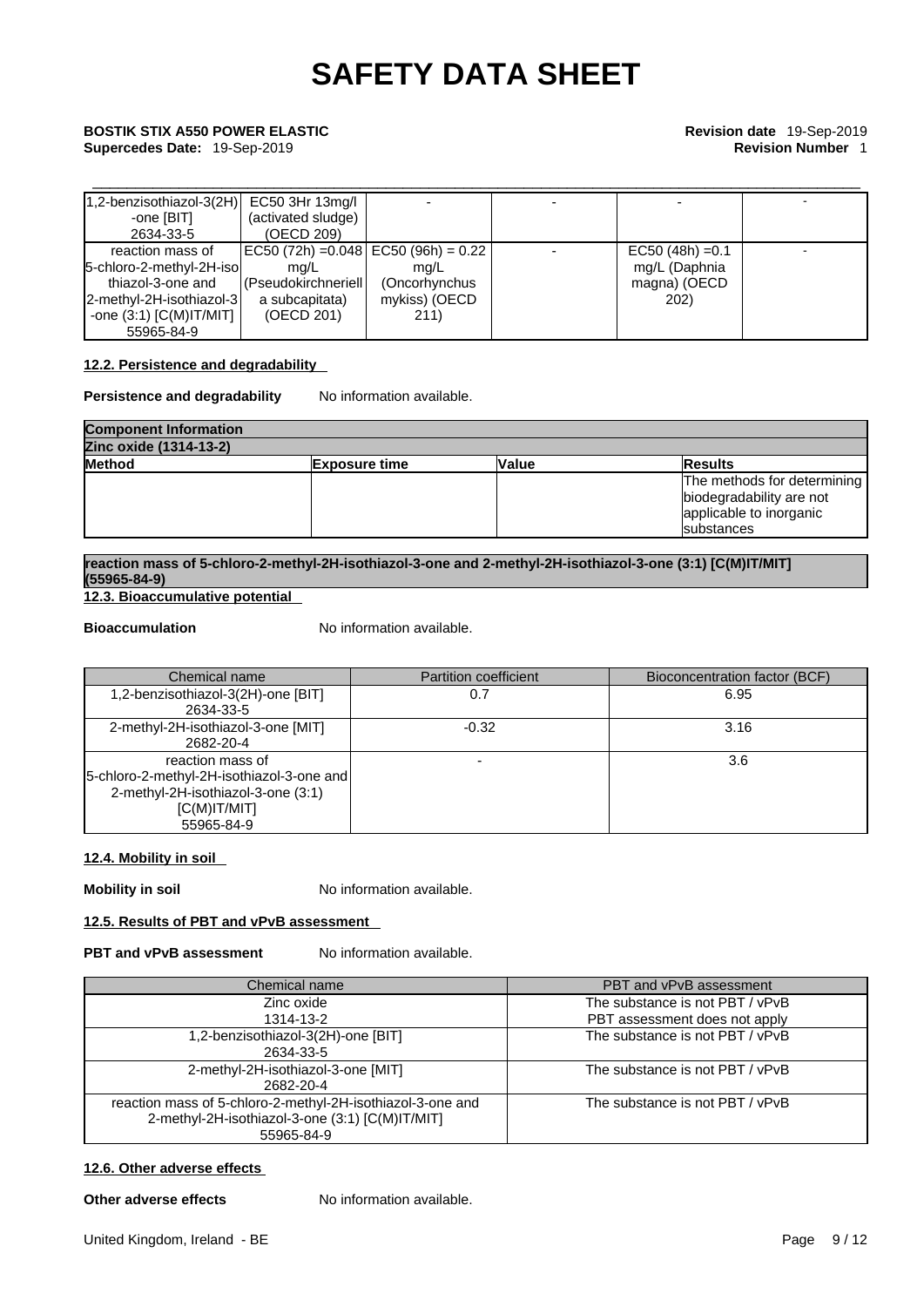\_\_\_\_\_\_\_\_\_\_\_\_\_\_\_\_\_\_\_\_\_\_\_\_\_\_\_\_\_\_\_\_\_\_\_\_\_\_\_\_\_\_\_\_\_\_\_\_\_\_\_\_\_\_\_\_\_\_\_\_\_\_\_\_\_\_\_\_\_\_\_\_\_\_\_\_\_\_\_\_\_\_\_\_\_\_\_\_\_ **BOSTIK STIX A550 POWER ELASTIC Revision date** 19-Sep-2019 **Supercedes Date:** 19-Sep-2019 **Revision Number** 1

### **SECTION 13: Disposal considerations**

### **13.1. Waste treatment methods**

.

| Waste from residues/unused<br>products | Dispose of contents/container in accordance with local, regional, national, and<br>international regulations as applicable. |
|----------------------------------------|-----------------------------------------------------------------------------------------------------------------------------|
| Contaminated packaging                 | Handle contaminated packages in the same way as the product itself.                                                         |
| <b>European Waste Cataloque</b>        | 08 04 09* waste adhesives and sealants containing organic solvents or other dangerous<br>substances                         |
| <b>Other information</b>               | Waste codes should be assigned by the user based on the application for which the<br>product was used.                      |

### **SECTION 14: Transport information**

**Note: Note: Keep from freezing.** 

| Land transport (ADR/RID)        |                                                                                                        |
|---------------------------------|--------------------------------------------------------------------------------------------------------|
| 14.1 UN Number                  | Not regulated                                                                                          |
| 14.2 Proper Shipping Name       | Not regulated                                                                                          |
| 14.3 Transport hazard class(es) | Not regulated                                                                                          |
| 14.4 Packing Group              | Not regulated                                                                                          |
| 14.5 Environmental hazards      | Not applicable                                                                                         |
| <b>14.6 Special Provisions</b>  | None                                                                                                   |
| <b>IMDG</b>                     |                                                                                                        |
| 14.1 UN number                  | Not regulated                                                                                          |
| 14.2 Proper Shipping Name       | Not regulated                                                                                          |
| 14.3 Transport hazard class(es) | Not regulated                                                                                          |
| 14.4 Packing group              | Not regulated                                                                                          |
| <b>14.5 Marine Pollutant</b>    | Np.                                                                                                    |
| <b>14.6 Special Provisions</b>  | None                                                                                                   |
|                                 | 14.7 Transport in bulk according to Annex II of MARPOL 73/78 and the IBC Code No information available |

### **Air transport (ICAO-TI / IATA-DGR) 14.1 UN number 14.2 Proper Shipping Name** Not regulated **14.3 Transport hazard class(es)** Not regulated **14.3 Transport hazard class(es)** Not regulated **14.4 Packing group 14.4 Packing group** Not regulated **14.5 Environmental hazards** Not applicable 14.6 Special Provisions None **14.6 Special Provisions**

### **Section 15: REGULATORY INFORMATION**

### **15.1. Safety, health and environmental regulations/legislation specific for the substance or mixture**

### **European Union**

Take note of Directive 98/24/EC on the protection of the health and safety of workers from the risks related to chemical agents at work

Check whether measures in accordance with Directive 94/33/EC for the protection of young people at work must be taken.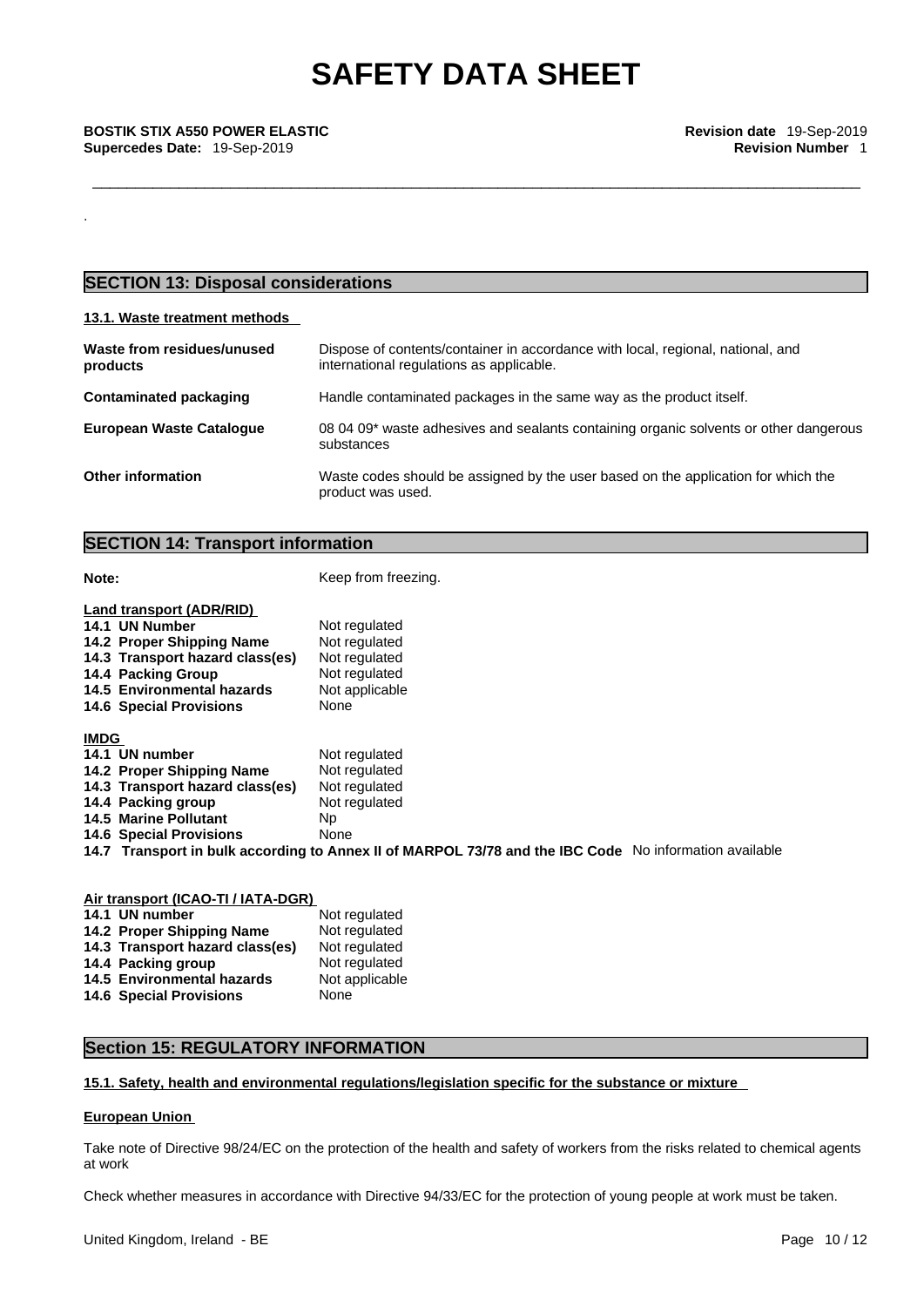Take note of Directive 92/85/EC on the protection of pregnant and breastfeeding women at work

### **Registration, Evaluation, Authorization, and Restriction of Chemicals (REACh) Regulation (EC 1907/2006)**

### **SVHC: Substances of Very High Concern for Authorisation:**

This product does not contain candidate substances of very high concern at a concentration >=0.1% (Regulation (EC) No. 1907/2006 (REACH), Article 59)

### **EU-REACH (1907/2006) - Annex XVII - Substances subject to Restriction**

This product does not contain substances subject to restriction (Regulation (EC) No. 1907/2006 (REACH), Annex XVII).

### **Substance subject to authorisation per REACH Annex XIV**

This product does not contain substances subject to authorisation (Regulation (EC) No. 1907/2006 (REACH), Annex XIV)

### **Biocidal Products Regulation (EU) No 528/2012 (BPR)**

Contains a biocide : Contains C(M)IT/MIT (3:1). May produce an allergic reaction

**Ozone-depleting substances (ODS) regulation (EC) 1005/2009**

Not applicable

**Persistent Organic Pollutants**

Not applicable

### **15.2. Chemical safety assessment**

Chemical Safety Assessments have been carried out by the Reach registrants for substances registered at >10 tpa. No Chemical Safety Assessment has been carried out for this mixture

### **SECTION 16: Other information**

### **Key or legend to abbreviations and acronyms used in the safety data sheet**

### **Full text of H-Statements referred to under section 3**

- H301 Toxic if swallowed
- H302 Harmful if swallowed
- H310 Fatal in contact with skin
- H314 Causes severe skin burns and eye damage
- H315 Causes skin irritation
- H317 May cause an allergic skin reaction
- H318 Causes serious eye damage
- H330 Fatal if inhaled
- H400 Very toxic to aquatic life
- H410 Very toxic to aquatic life with long lasting effects
- H411 Toxic to aquatic life with long lasting effects

### **Legend**

SVHC: Substances of Very High Concern for Authorisation:

|                                                            | <b>Legend</b> SECTION 8: Exposure controls/personal protection |             |    |  |
|------------------------------------------------------------|----------------------------------------------------------------|-------------|----|--|
| TWA                                                        | TWA (time-weighted average)                                    | <b>STEL</b> | S1 |  |
| Ceilina                                                    | Maximum limit value                                            | $\star$     | Sk |  |
| PBT Persistent, Bioaccumulative, and Toxic (PBT) Chemicals |                                                                |             |    |  |
|                                                            | STOT RE Specific target organ toxicity - Repeated exposure     |             |    |  |